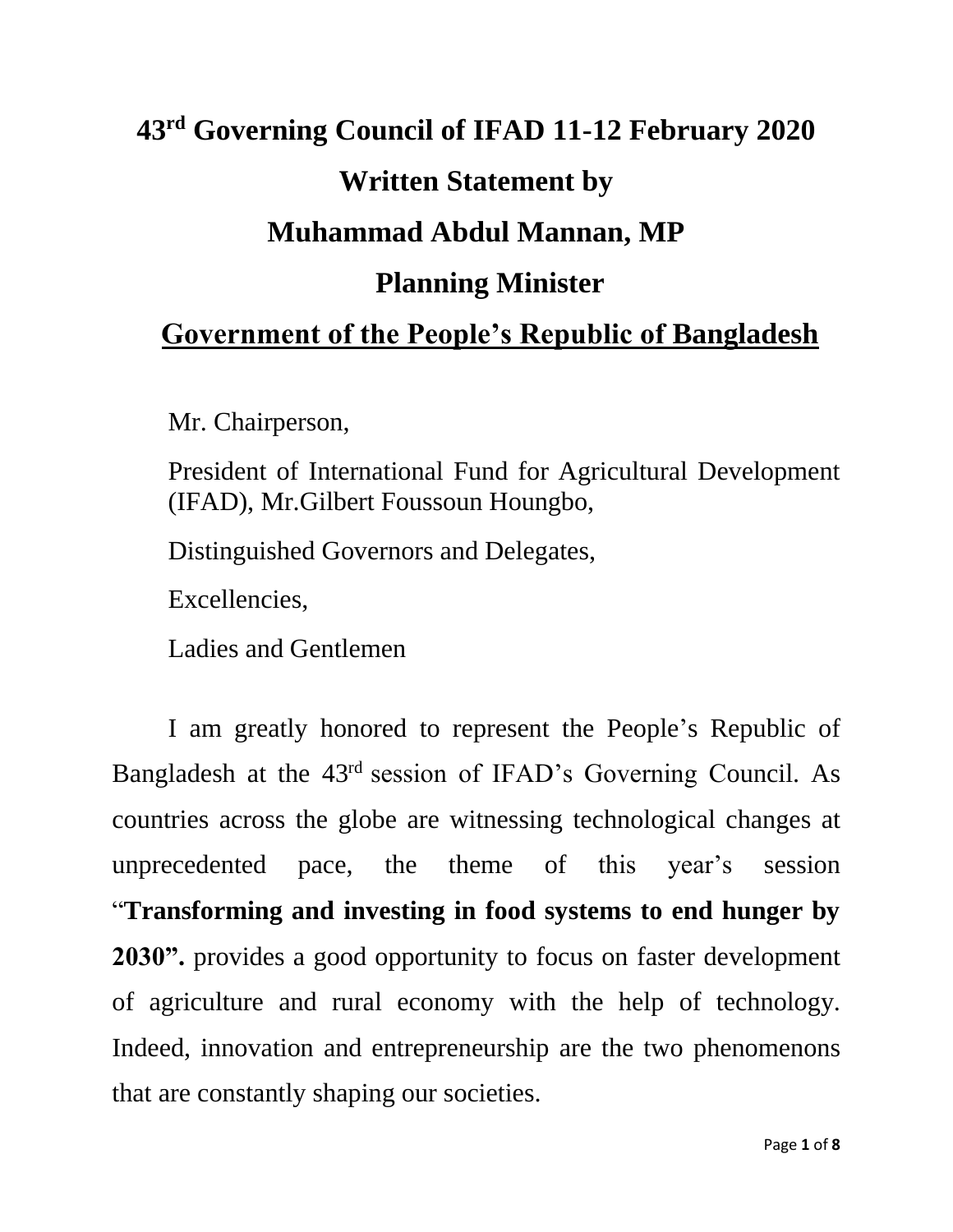Government of Bangladesh has been successfully implementing a pro-poor inclusive growth strategy during the last one decade under the dynamic leadership of Hon'ble Prime Minister Sheikh Hasina, With the government's relentless efforts in the pursuit of building a poverty-free & prosperous country, Bangladesh has moved ahead with a steady and stable economic growth maintaining sound macro- economic stability. With an average GDP growth rate of 6.6 percent during the last decade and surpassing 7 percent rate consecutively during the last three years, it is among the fastest growing economies in the world. After achieving 8.15 percent growth in 2018-19, we are now striving to achieve double digit growth by 2023. Per capita income rose to US\$ 1909 in 2019 from US\$ 543 in 2006; during the same period real wage increased considerably and inflation came down to current 5.35 percent. Bangladesh was recognized as a lower middle income country in 2015 after it fulfilled all the three criteria in 2018 for graduation from a Least Developed Country to a Developing Country status.

## **Mr. Chair,**

Bangladesh has achieved remarkable success in socioeconomic indicators during the last 10 years. Average life expectancy rose to 73 years in 2016, parity in boys and girls was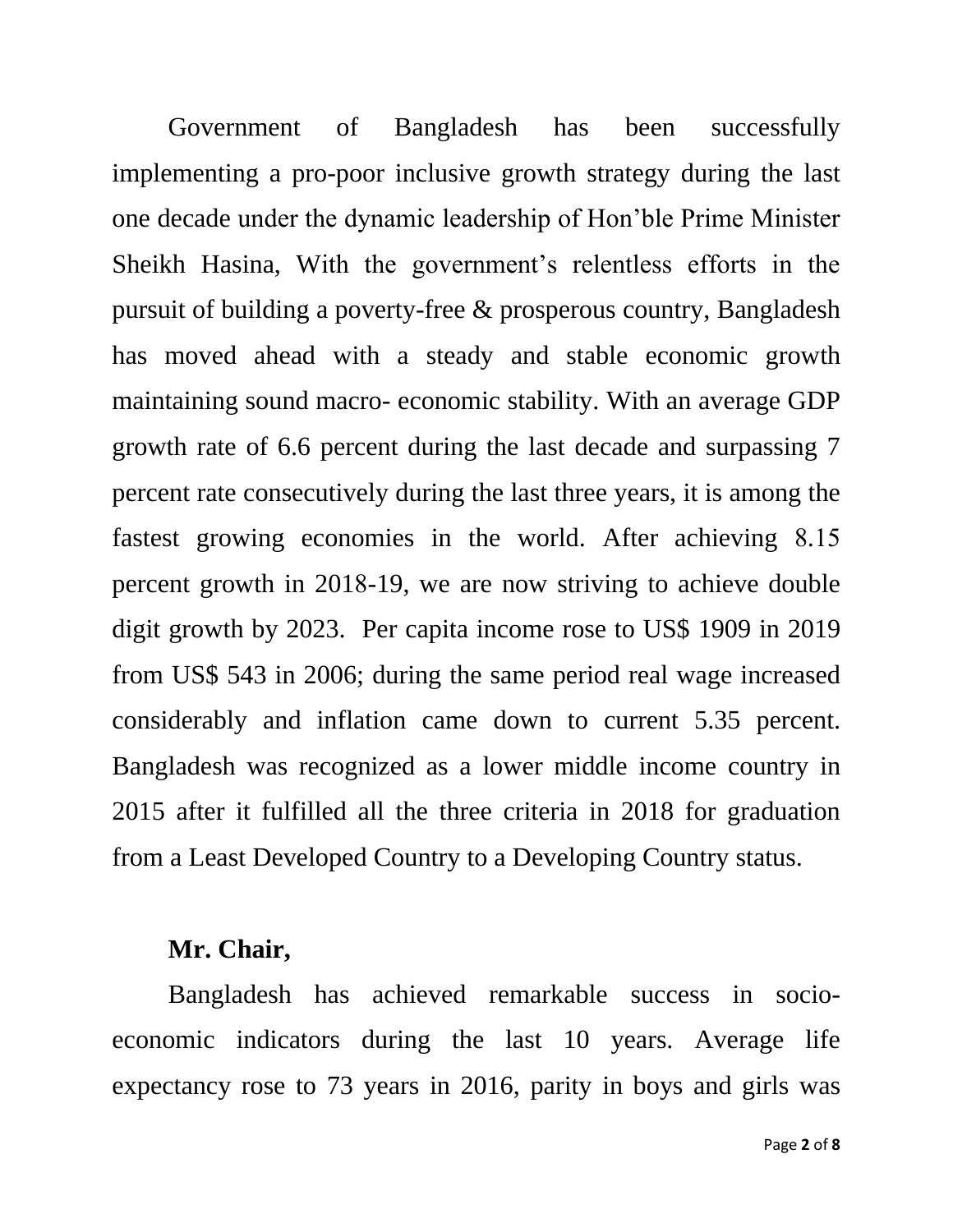ensured in primary and secondary education, literacy rate increased to73 percent, infant mortality rate per thousand live births decreased to 24 in 2017 from 48 in 2005 and maternal mortality rate also fell to 1.72 in 2017 from 3.48 in 2005. Bangladesh attained Millennium Development Goals on schedule and is now considered a role model of development. Bangladesh is ranked 106<sup>th</sup> among 157 countries in the World Bank's Human Capital Index 2019. Poverty was reduced to 20.5 percent in 2019 from 40 percent in 2005 and hardcore poverty was reduced to 10.5 percent in 2019 from 25.1 percent in 2005. Bangladesh's success in socio economic advancement is globally admired as a 'Development Miracle'.

The achievements and success of the government in accelerating economic development and improving the socio economic condition of the common mass have earned support of the people in favor of present government. This is strongly demonstrated in the result of the election, held on 30 December, 2018 in which the grand alliance led by the Hon'ble Prime Minister Sheikh Hasina secured a historic land slide victory.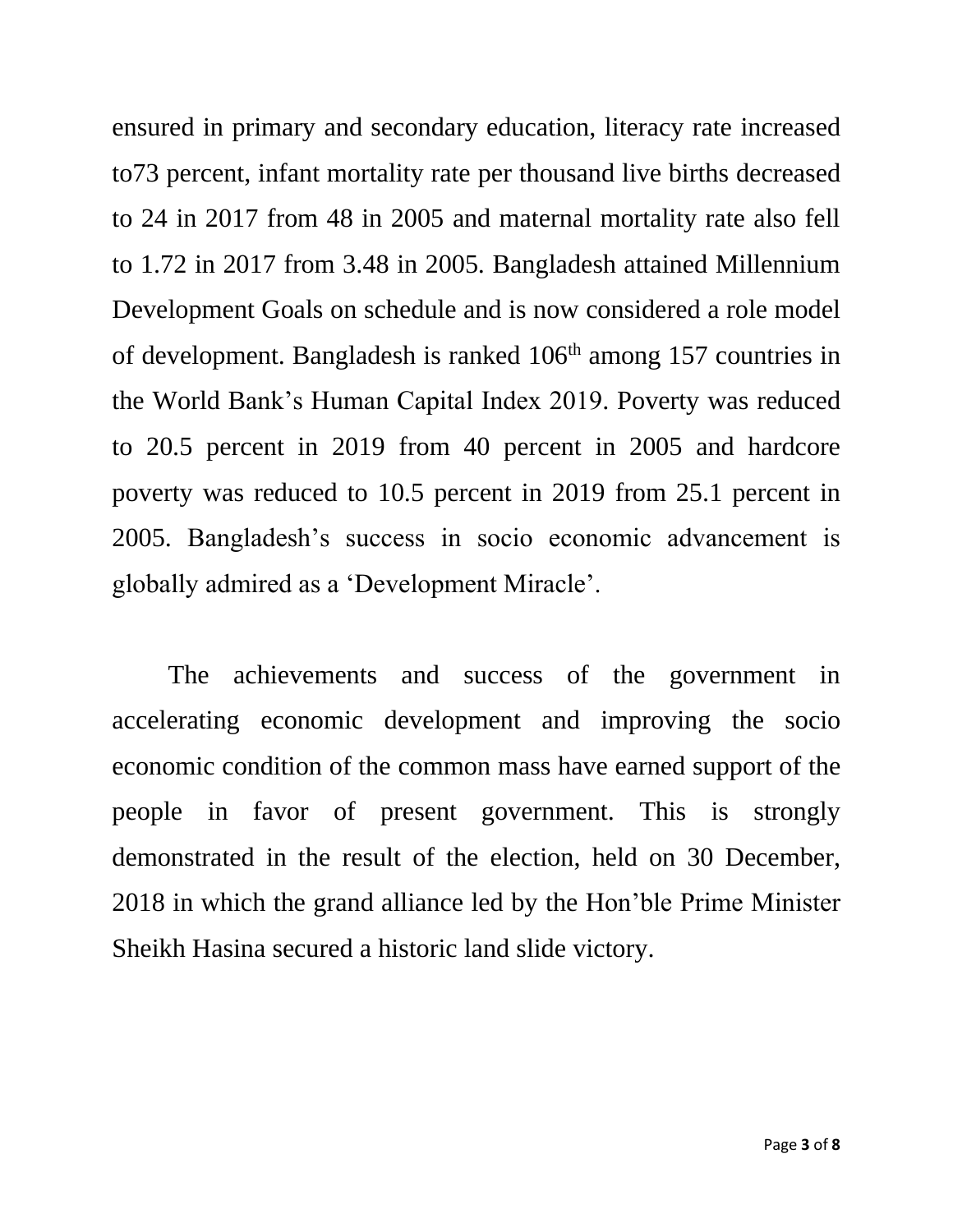## **Distinguished Delegates,**

Our Father of the Nation Bangabandhu Sheikh Mujibur Rahman had a dreamt of building a nation free from hunger and poverty. His daughter, Hon'ble Prime Minister Sheikh Hasina, took up the task, and I am happy to inform you that under her dynamic leadership and dedication, we are very near fulfillment of Bangabandhu's dream.

We consider rural economy and its transformation as the center piece of development and prosperity. During the last decade, we succeeded in bringing diversity in rural economy. As a result, rural off-farm activities has expanded many fold. Government gave utmost priority in building rural infrastructure, developing rural transport and communication and investing in expansion of trade and commerce in rural areas. This has enhanced the contribution of non-agricultural sector to growth of income and employment in rural families. The growth of mobile financial services in rural Bangladesh has contributed significantly in financial inclusion of the poor people.

Hon'ble Prime Minister has declared "**My Village -My Town**" program under which all relevant civic and urban amenities will be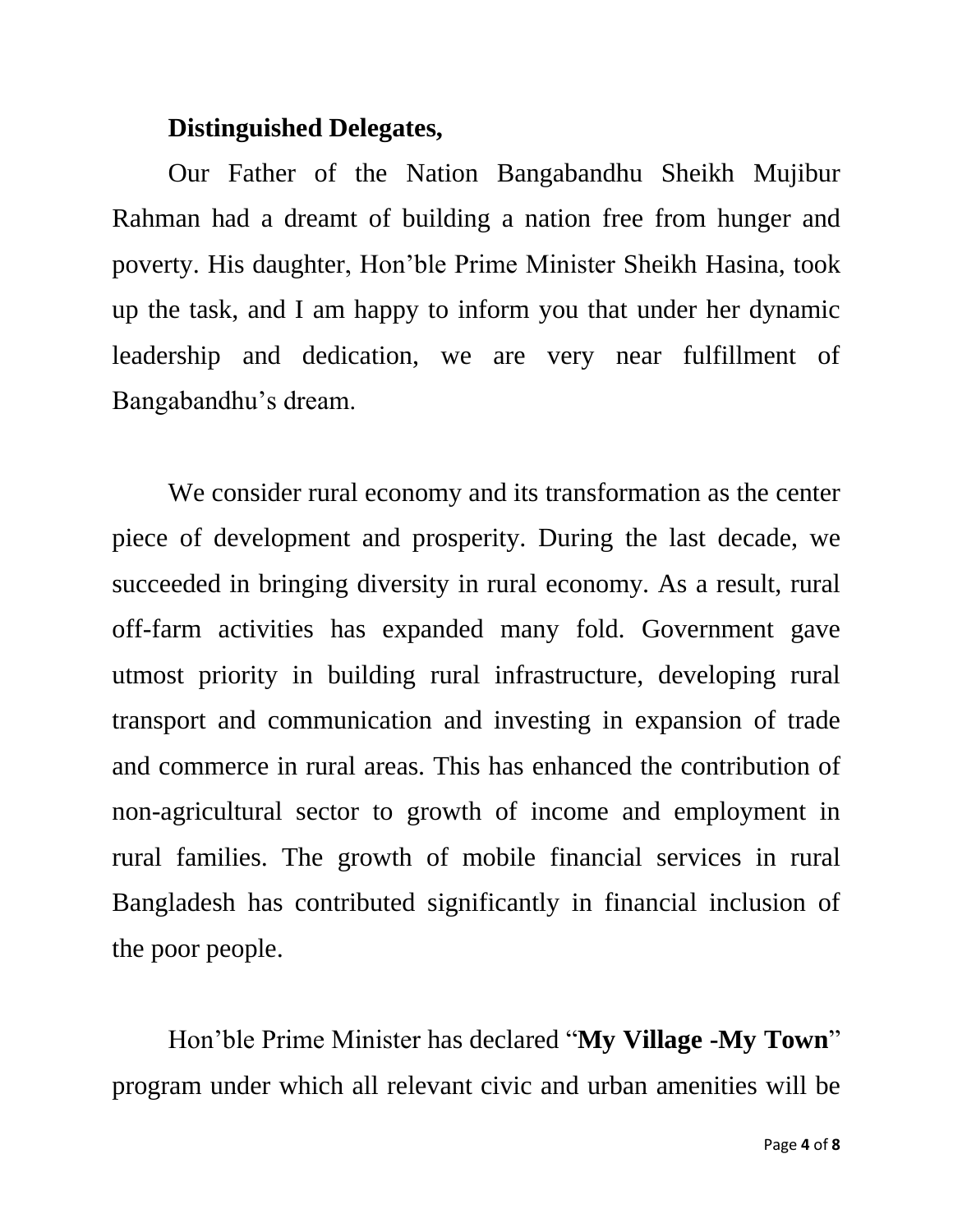made available in villages. Developed infrastructure, potable water supply, modern health care, quality education, sanitation and waste management, power and energy supply, high speed internet connectivity etc. will be extended to every village. To deepen the mechanization in agriculture, workshops, service centers for agricultural equipment will be established through which rural youth and entrepreneurs will be trained for productive employment. Innovation will be the driving force in transforming their ideals and plans into reality.

Bangladesh has recently entered the era of 'demographic dividend'. Young people number 53 millions which is comprises one-third of our total population of 160 millions. During the last 10 years, government has implemented wide ranging programs on education, skill training, credit facilities, national service, youth development etc. through which numerous employment and selfemployment avenues were created and small rural entrepreneurs emerged with greater strength and prospect. About 13.4 million jobs were created from 2005-06 to 2017-18. Unemployment has been gradually reduced to 4.2 percent in 2017.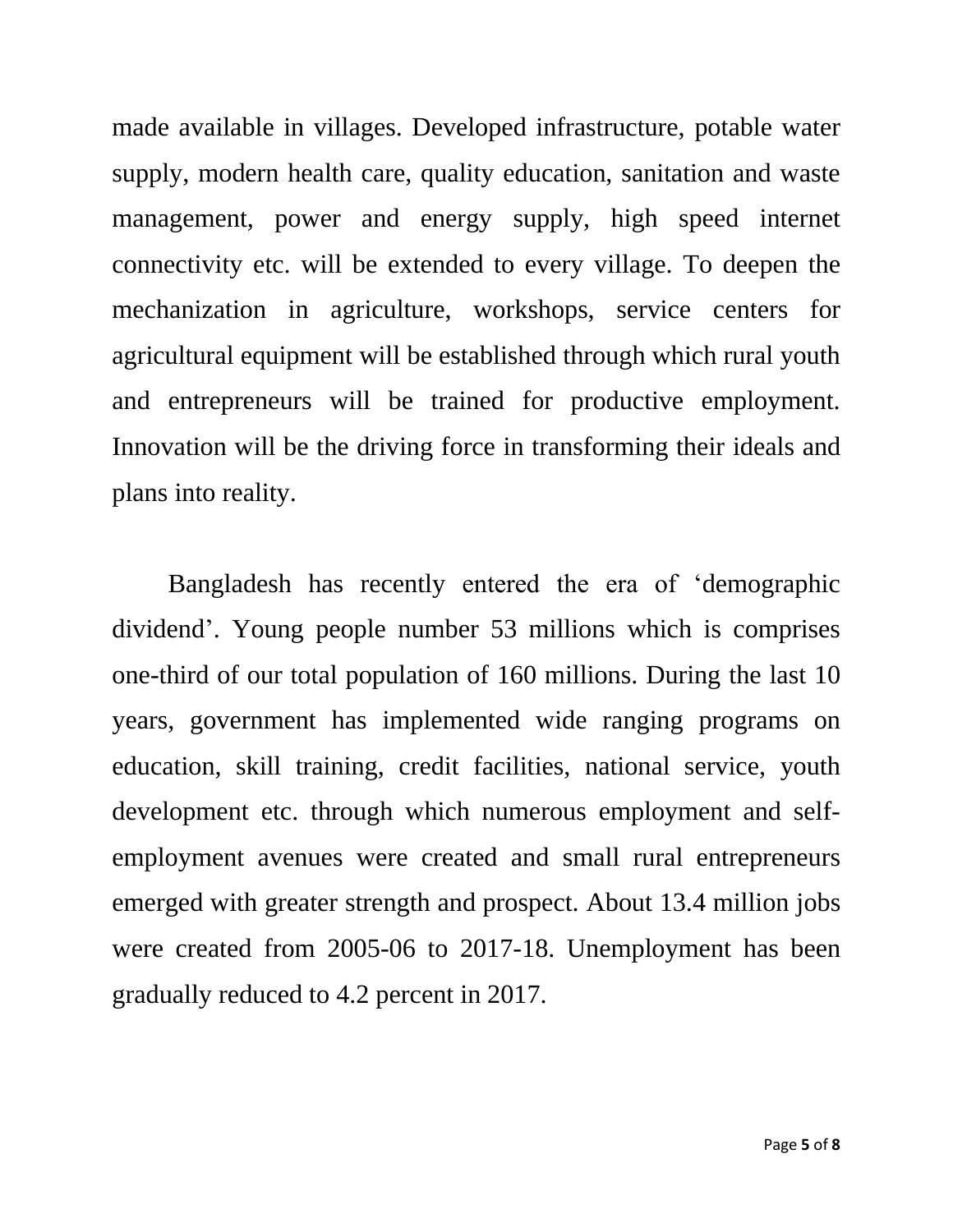We are committed to making our young population an organized and productive labor force. Our Prime Minister has declared a program titled **"Youth Power – Bangladesh's Prosperity**". The government thus strives to enhance entrepreneurship among youths by providing collateral-free loans and extension of government assistance including finance, technology and innovation. Our aim is to create 15 million new jobs by 2023.

Bangladesh has shown an impressive performance in agriculture during the last decade with an average growth rate of 3.8 percent. The growth rate was 4.2 percent in FY2017-18. The country has performed very well in the production of food grains, which grew by about 49 percent from 27.9 million metric tons in FY2005-06 to 41.52 million metric ton in FY2017-18. Bangladesh has been able to advance to fourth position in world in aquaculture. The country has thus been successful in ensuring food security for its growing population.

In line with other development partners, IFAD played a key role in the transformation of our rural economy. It has invested in rural development, helping fight against poverty and food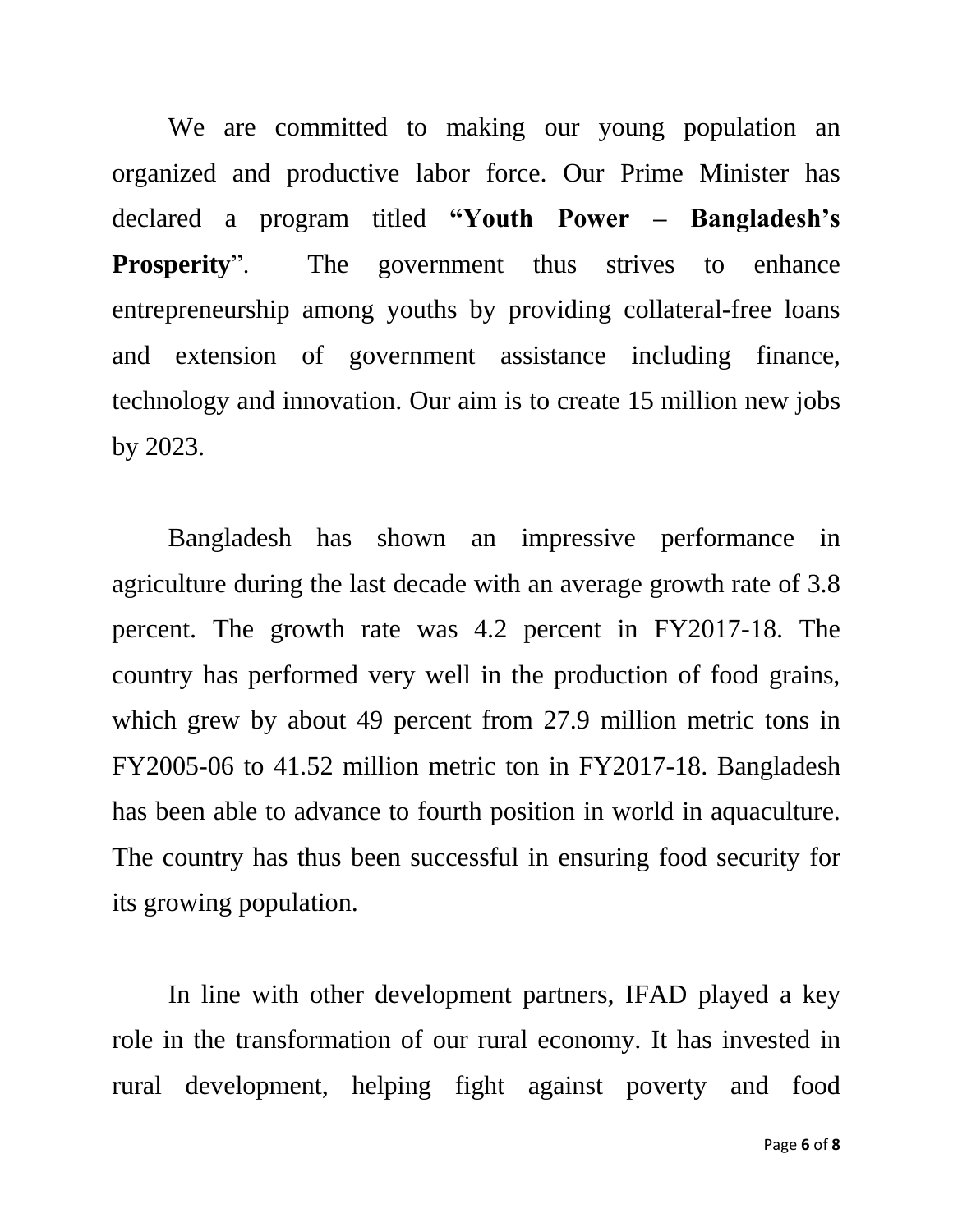insecurity, and building resilience. Bangladesh has so far received 845.0 million US dollar in financial support from IFAD. On behalf of the people of Bangladesh, I take this opportunity to record our appreciation for the contribution of IFAD. At the same time I would like to request IFAD to enhance its support to accelerate our ongoing progress.

I recall few highlights of keynote speech of our Honourable Prime Minister Sheikh Hasina delivered in the forty-first session of IFAD's governing council. She shared the success stories of Bangladesh, starting from the 'Green Revolution', envisioned by Bangabandhu, to today's mechanized agricultural growth and about the resilience, hardship, adaptive nature of rural Bangladeshi people.

## **Mr. Chair,**

Our Honourable Prime Minister believes in the principle of leaving no one behind on the way to development, as envisaged in the global agenda of SDGs. In order to meet the challenges of climate change, we have prepared a long term plan, titled, *Delta Plan 2100* to preserve our water bodies, forests and nature. For this, we need greater support from the international community such as